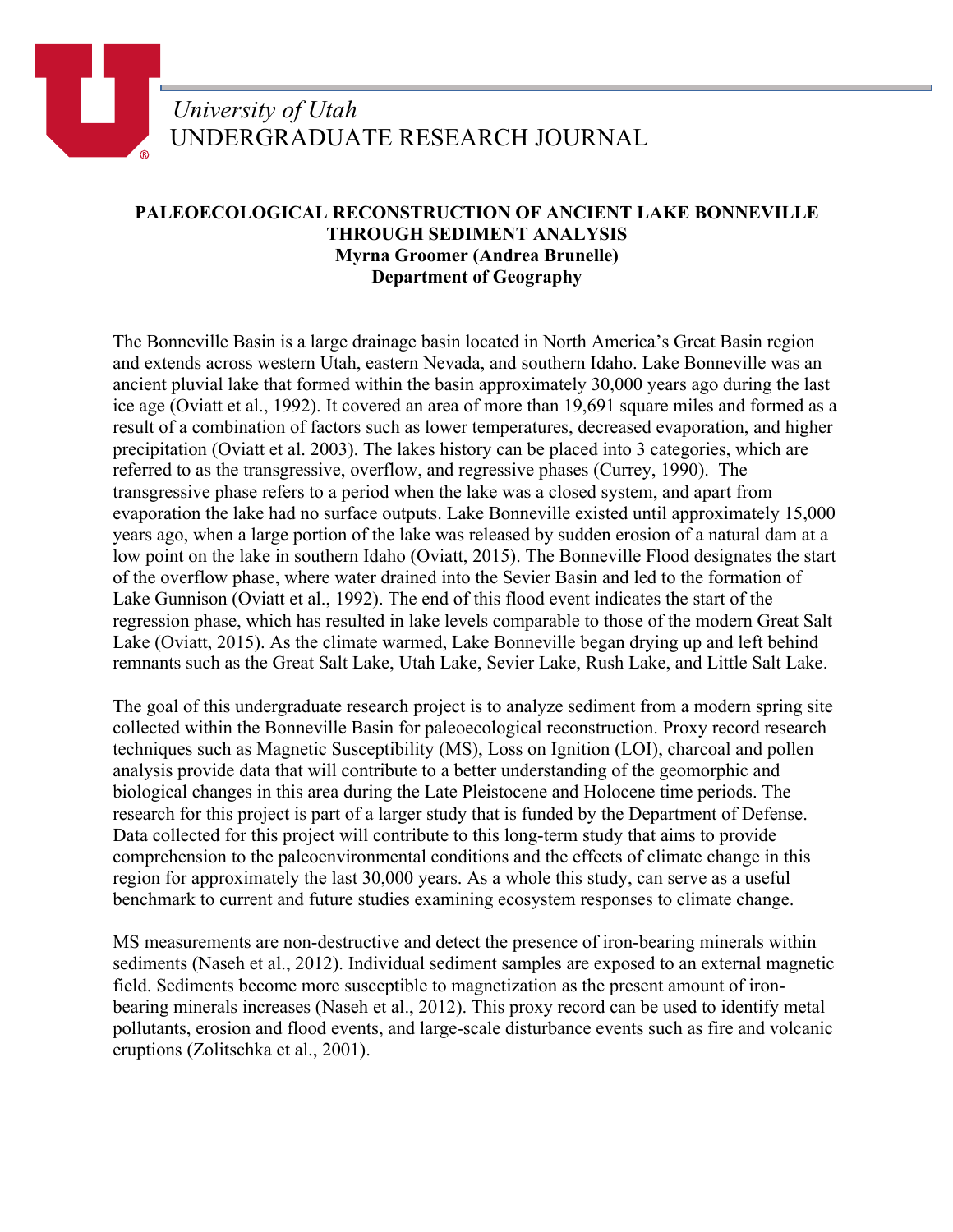The LOI technique uses a series of low, medium, and high temperature combustion chamber experiments to reveal the percentages of water, organics, carbonates, and clastics of a sediment sample (Dean, 1974). This proxy record can be used to determine time periods of high moisture (high organics) and drought (low organics), which is directly related to the amount of biomass on the landscape. Performing LOI allows us to establish a long-term record that can be used to identify geomorphic and biological changes during the Lake Bonneville sequence and the Holocene. LOI will be used to indicate carbonate levels of the sample, which can be indicators of climate.

The charcoal method shows the burn history in the area (Clark, 1988). Using sodium hexane to disaggregate the sediment sample, we are able to count how many pieces of charcoal are in each sample. From there, we count fragments that are greater than 250 um, as well as fragments that are between 125 and 250 um using a light microscope.

Pollen analysis shows what species of vegetation inhabited the area in the past, as well as how much was present. By studying the pollen grains found in each core, we should be able to see a change in organics over time.

About 15 cores have been collected from an army facility located in western Utah, Dugway Proving Ground (DPG), as part of the on-going, long-term study funded by grants from the Department of Defense. This research project focuses on past time periods when humans inhabited the area, therefore, our data will provide further insight to archaeological and paleoecological changes in the Bonneville Basin. The sediment analysis should demonstrate variations in the environment throughout time, which could have had an effect on humans residing in the area. Currently, the complex relationship between anthropology, geomorphology, and climate are not well understood. The data gathered from this project could aid in explaining how these factors are interconnected and contribute to the structure of the ecosystem.

## References

Clark, J. S. (1988). Particle motion and the theory of stratigraphic charcoal analysis: source area, transportation, deposition, and sampling. *Quaternary Research* 30, 81-91.

Currey, D. R. (1990). Quaternary paleolakes in the evolution of semi desert basins, with special emphasis on Lake Bonneville and the Great Basin, USA. *Palaeogeog. Palaeoclimatol. Palaeoecol. 76,* 189e214.

Dean, W. E. (1974). Determination of carbonate and organic matter in calcareous sediments and sedimentary rocks by Loss on Ignition: comparison with other methods. 1. *Journal of Sedimentery Petrology, 44(1),* 243.

Naseh, M. R., Karbassi, A., Ghazaban, F., Baghvand, A., & Mohammadizadeh, M. J. (2012). Magnetic susceptibility as a proxy to heavy metal content in the sediments of Anzali wetland,